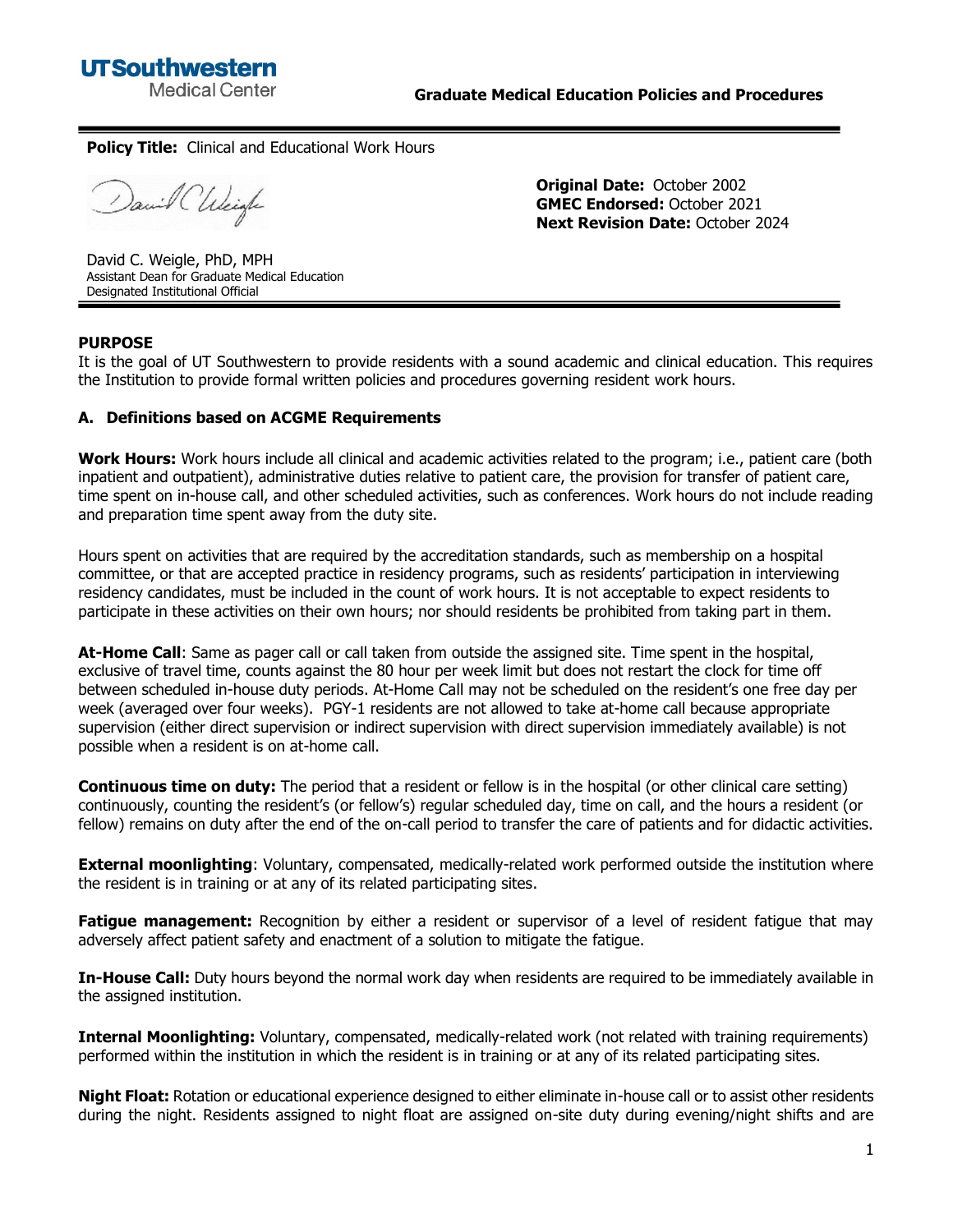# **UTSouthwestern**

**Medical Center** 

#### **Graduate Medical Education Policies and Procedures**

responsible for admitting or cross-covering patients until morning and do not have daytime assignments. Rotation must have an educational focus.

**One Day Off:** One (1) continuous 24-hour period free from all administrative, clinical and educational activities.

**Scheduled duty periods**: Assigned duty within the institution encompassing hours which may be within the normal work day, beyond the normal work day, or a combination of both.

**Strategic napping**: Short sleep periods, taken as a component of fatigue management, which can mitigate the adverse effects of sleep loss.

#### **B. Procedure**

Each program must ensure that the learning objectives of the program are not compromised by excessive reliance on residents to fulfill service obligations. Didactic and clinical education must have priority in the allotment of residents' time and energies. Duty hour assignments must recognize that faculty and residents collectively have responsibility for the safety and welfare of patients.

#### **Program Director Responsibilities**

The program director must implement policies and procedures consistent with relevant program and institutional requirements and this policy, and, to that end, must:

- a. distribute these policies and procedures to the residents and faculty;
- b. monitor resident duty hours, according to sponsoring institutional policies, with a frequency sufficient to ensure compliance with relevant requirements;
- c. adjust schedules as necessary to mitigate excessive service demands and/or fatigue;
- d. if applicable, monitor the demands of at-home call and adjust schedules as necessary to mitigate excessive service demands and/or fatigue;
- e. obtain review and approval of the sponsoring institution's GMEC/DIO before submitting to the ACGME or any accrediting/approval body information or requests for requests for increases or any change to resident duty hours; and
- f. comply with any additional requirements as outlined in specialty specific program requirements.

## **C. Standard**

UT Southwestern has developed the following Duty Hour guidelines applicable to every resident in all GME training programs:

## **1. Institution**

- a. Clinical and educational work hours must be limited to no more than 80 hours per week, averaged over a four-week period, inclusive of all in-house clinical and educational activities, clinical work done from home, and all moonlighting. ;
- b. Programs must design an effective program structure that is configured to provide residents with educational opportunities, as well as reasonable opportunities for rest and personal well-being. Residents should have eight hours off between scheduled clinical work and education periods. There may be circumstances when residents choose to stay to care for their patients or return to the hospital with fewer than eight hours free of clinical experience and education. This must occur within the context of the 80-hour and the one-day-offin-seven requirements.
- c. Residents must have at least 14 hours free of clinical work and education after 24 hours of in-house call.;
- d. Residents must be scheduled for a minimum of one day in seven free of clinical work and required education (when averaged over four weeks). At-home call cannot be assigned on these free days.;
- e. Clinical and educational work periods for residents must not exceed 24 hours of continuous scheduled clinical assignments. Up to four hours of additional time may be used for activities related to patient safety, such as providing effective transitions of care, and/or resident education However, additional patient care responsibilities must not be assigned to a resident during this time.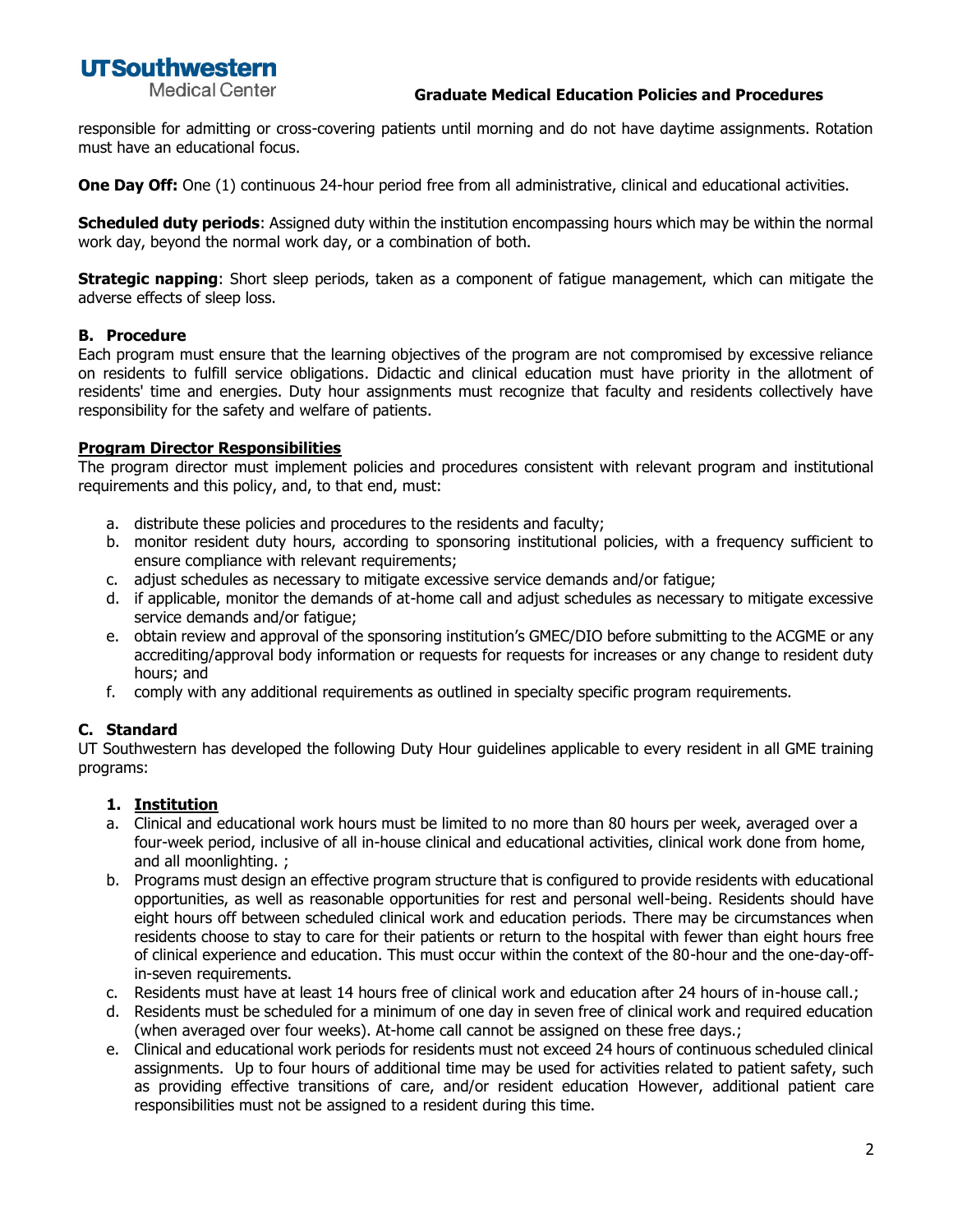**UTSouthwestern** 

**Medical Center** 

#### **Graduate Medical Education Policies and Procedures**

- f. In rare circumstances, after handing off all other responsibilities, a resident, on their own initiative, may elect to remain or return to the clinical site in the following circumstances:
	- i. to continue to provide care to a single severely ill or unstable patient;;
	- ii. humanistic attention to the needs of a patient or family; or,
	- iii. to attend unique educational events.

These additional hours of care or education will be counted toward the 80-hour weekly limit.

- g. Time spent by residents in internal and external moonlighting must be counted toward the 80-hour maximum weekly limit. PGY-1 residents are not permitted to moonlight. Please refer to the *Moonlighting* policy for additional information regarding moonlighting.
- h. Night float must occur within the context of the 80-hour and one-day-off-in-seven requirements
- i. Residents must be scheduled for in-house call no more frequently than every third night (when averaged over a four-week period). Time spent on patient care activities by residents on at-home call must count toward the 80-hour maximum weekly limit. The frequency of at-home call is not subject to the every thirdnight limitation, but must satisfy the requirement for one day in seven free of clinical work and education, when averaged over four weeks. At-home call must not be so frequent or taxing as to preclude rest or reasonable personal time for each resident. Residents are permitted to return to the hospital while on athome call to provide direct care for new or established patients. These hours of inpatient patient care must be included in the 80-hour maximum weekly limit.
- j. MedHub: Each resident and/or fellow enrolled in a GME training program is required to document his or her daily work hours in MedHub utilizing 2-week rolling window blocks to report work hours for the prior and current week. All approved internal and external moonlighting hours must be reported in MedHub by the residents and fellows. If a resident or fellow remains beyond their scheduled period of work to continue to provide care of a single patient, the resident/fellow must document the reason as part of their work hours in MedHub. Work periods must comply with any other requirements as outlined in specialty specific program requirements. Questions or concerns with the data reported should be brought to the GME Office's attention within 21 days to address any reporting errors in a timely manner.
- k. All programs must use MedHub to monitor and track the work hours of all trainees. Each Program Director will review work hours reported for every block rotation or with a frequency sufficient to ensure compliance with relevant requirements. The GMEC will review quarterly Work Hour reports and resident surveys when available. Programs deemed noncompliant with this policy will be required to submit a corrective plan to GMEC within 60 days of such a request.

## **2. Programs**

- a. Adhere to the Work Hour guidelines as stated in this policy and by the ACGME, appropriate specialty-specific Review Committees, and any other applicable entities.(e.g., the Texas Medical Board, etc.);
- b. Implement policies and procedures for work hours consistent with the institutional and program requirements for resident work hours and the working environment, including moonlighting;
- c. Distribute the work hour policies to faculty and residents;
- d. Educate residents and faculty members concerning the professional responsibilities of physicians to appear for work appropriately rested and fit to provide the services required by their patients;
- e. Ensure the residents and fellows report their work hours (including assigned clinical activities and moonlighting activities, as directed.
- f. Monitor honest and accurate reporting of in-house work hours by residents and/or fellows;
- g. Monitor at-home call;
- h. Monitor all moonlighting to assure it does not interfere with the goals and objectives of the program; and
- i. Encourage residents to use alertness management and fatigue mitigation strategies in the context of patient care responsibilities.

## **D. Exceptions**

- 1) UT Southwestern programs may request an exception to the 80-hour work hour limit.
	- a) Requests for an exception must be based on a sound educational justification. An increase in work hours above 80 hours per week can be granted only when there is a very high likelihood that this will improve residents' educational experiences. This requires that all hours in the extended work week contribute to resident education.